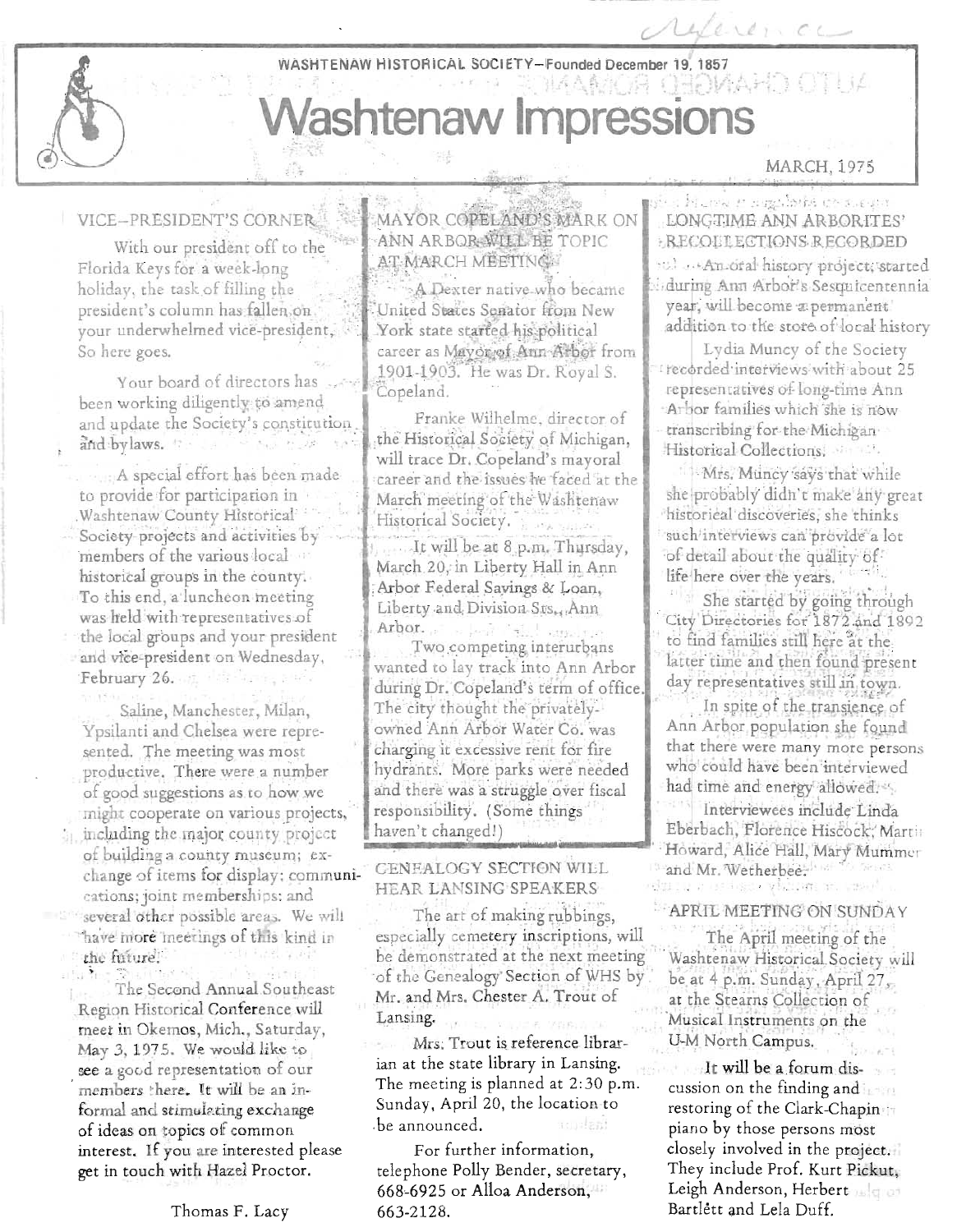# **AUTO CHANGED ROMANCE, BANDITRY, ALMOST EVERYTHING**  ............. .....................•.. \_\_\_ ...... w···.·········· ····· .. · ........... \_ .. .. ,

By David L. Lewis

To appreciate fully the auto's impact on Michigan it would help if one were a centenarian, with a vivid memory who had lived and traveled throughout the state for much of his life. In fact, he could likely prepare this talk without recourse to outside information.

Such a mythical centenarian would have been born in an era vastly different from the one he would know even in the 1920's<sup>l</sup>decade by which the auto had dready largely reshaped Michi- ~a nians' way of life. During his vouth, in the  $1880$ 's and  $1890$ 's, i1e was taking for granted a good many 19th century marvels--the railroad, the telegraph, and even the telephone and electric light, to name a few. But in many ways his life was not too different from his grandfather's. Railroads were used for intercity travel, and Shanks' ponies--his feet -bicycles, and horse-drawn conveyances were used for lesser trips.

If our 100-year-old Michiganian lived on a farm during his youth, as did half of the citizenry in the late 19th century, he and his family probably felt a certain sense of isolation. They rode over a dusty or muddy road to a nearby village on Saturdays to trade, and they likely attended services at a country church on Sundays. Some attended Saturday night dances and Sunday afternoon picnics. On rare occasions, they'd take the train into the city. But most of the time, they stayed home, largely cut off from the outside world in the days before rural free delivery, the radio, and the automobile.

--

If our 100-year-old citizen had lived in Ann Arbor, Detroit, or another city, he went to work and to places of entertainment on foot



People made fun of the Model T Ford as this comic postcard suggests. Other pictures in the Ford Archives show the versatile car used to carry a goat on the running board, to drive into a stream to fish from, and adapted to provide power for silo Hlling and to arive into a stream to fish from, and adapted to provide power for silo filling and<br>sawing wood. Courtesy, Ford Archives, Henry Ford Museum, Dearborn, Michigan<br>or by bicycle, horse, or eventually the crossroads store to

electric streetcar. If he wanted to they didn't like the merchandise escape the city, the bicycle likely  $\qquad \qquad$  there, they drove on to the county was his best bet. City dwellers seat, maybe twenty miles away. they didn't get around much either. more distant markets than before;

people frequently called them available to consumers in better "machines"-appeared in Detroit condition. With this kind of moin the mid-1890's. But cars were a bility, crossroads stores, country rarity even at the end of the decade; churches, and one-room schools thus the automobile made no ap-<br>began to close. Farm life became preciable impact on the state in the less lonely. Farmers themselves 19th centurv. began to dress so they couldn't be

rapidly, and it was to change pro- except by their tanned skin and foundly the state and its people-- calloused hands. ruralist and cityfolk alike--during the first three decades of the 20th century, the period of the great transformation that we shall consider here.

Motor vehicles changed life in so many ways that one must be selective in discussing the changes. This wideranging subject has never been fully explored, and of course one day it must be in definitive fashion.

What happened to Michigan's farmers with the advent of the automohile? With cars, they drove past

perhaps didn't feel so isolated but With trucks they carried produce to Michigan's first automobiles-- thus perishable goods were made But the auto industry grew distinguished from most town folk

> People in small towns also began to change. At the turn of the century they had thronged Main Street on the Fourth of July, flying flags, parading, and later listening to speeches and shooting off fireworks in the park. People celebrated in town, because it was difficult to get outside the city. By the end of the 1920's, however, many Main Streets were deserted on the Fourth. Much of the citizenry was joy riding through the countryside.

In Michigan's larger cities,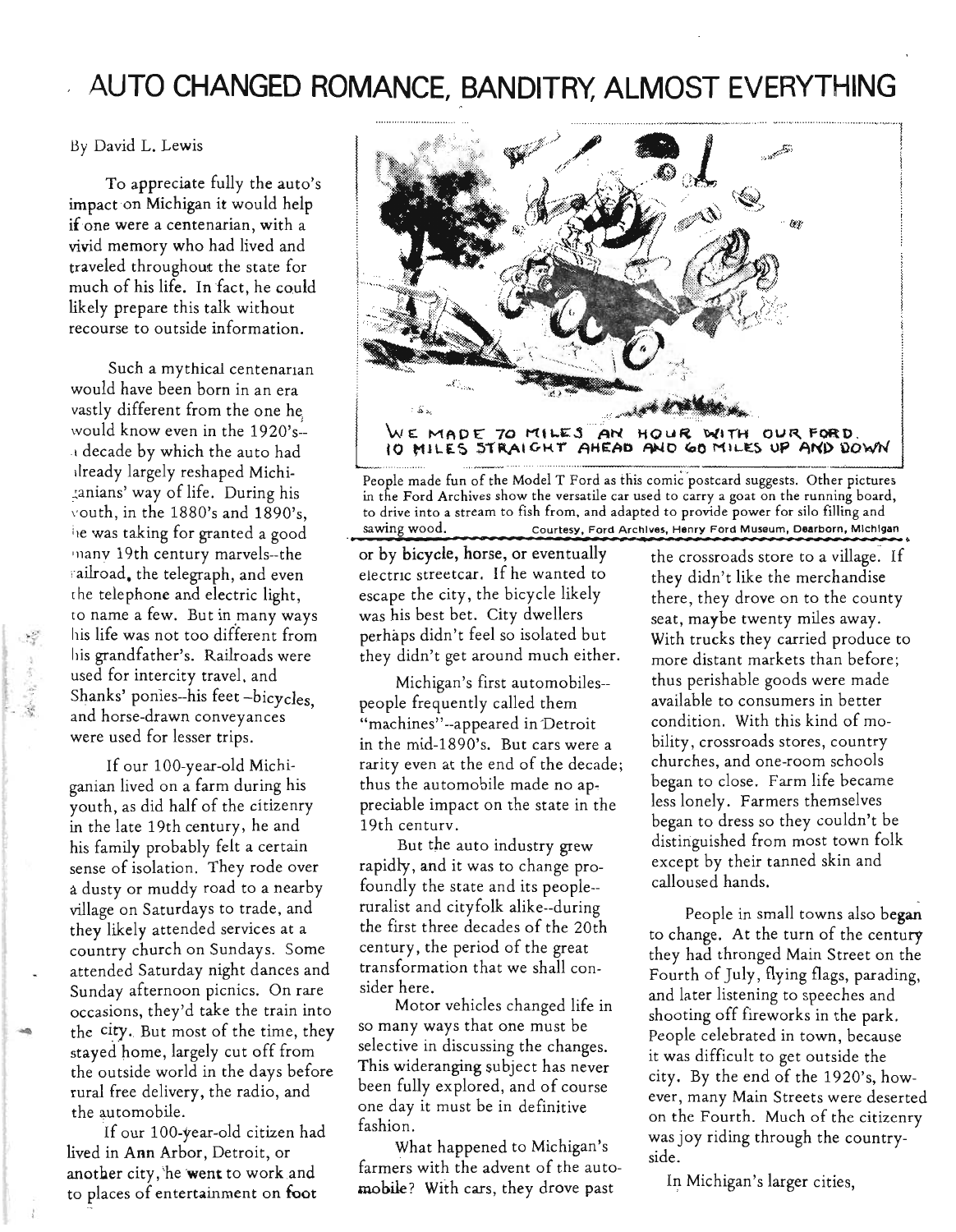during the first three decades of the century, increasing numbers of people began driving their cars downtown to shop or for entertainment. Streets wide enough to . accommodate horses and buggies and perhaps streetcars were crowded with autos and trucks. If you have any doubt of it, you need merely look at 1920's pictures of monumental traffic jams. Propelled into the auto age, city fathers began imposing stricter traffic regulations and installing stop signs and traffic lights. By 1935, they also had gotten around to installing the:ng first parking meters.

City retailers also had to face up to new traffic conditions during the 1920's. Curbside parking proved inadequate, and some merchants began providing free parking space next to their stores. Entrepreneurs began building garages and tearing down buildings to make way for parking lots. Visionary store managers built branches in out-lying areas of the city, anq a few even ventured to towns beyond the city limits.

Corner grocery stores began to go out of business. When people walked to grocery stores, such places of business were dotted throughout the community. But motorized women searched out larger, centralized stores, which, because of higher volume, if nothing else, could charge less than their corner counterparts. Women also began to drive to civic and social activities, and to drive their children to school. Some children also began to board school buses.

At the turn of the century, most factory workers lived in the shadow of their employer's smokestack, and white-collar workers lived within easy walking or streetcar distance of their jobs. But the automobile changed that. Motorized wage-earners could move to the outer fringes of cities, and even into the countryside, where they could find fresh air, a plot of ground, and the privilege of pushing a lawn mower. Businessmen, by

 $\mathcal{B}$ 

the same token, could build factories outside the center of town, or in places not convenient to streetcar lines. Cities such as Ann Arbor were infused with commuter blood, and new housing developments and communities began to emerge. Never mind that steam or electric rail service never served, nor ever would serve any of these areas; the commuters would manage with their cars.

Later many of the factories themselves would join the exodus to the rapidly-growing suburbs, in the process helping to boost land values beyond the city. Meantime, inner city property began depreciating in value. With regard to suburbia and all that it has come to stand for-shopping centers and drive-in restaurants, banks, cleaners, even funeral homes-the auto's impact was to be felt far more in the post-World War II period than during the first three decades of the century. Still, what was to come was an extension of what had been started by 1930.

The auto's impact on the economy was felt in many other ways. In 1929, automobile manufacturers accounted for nearly 13 percent of American industrial production, employed slightly more than 7 percent of factory wage earners, and consumed 15 percent of the nation's steel production and a comparable percentage of the output of the rubber, plate glass, nickel, and lead industries. By that time, too, the auto had

spawned or invigorated many other industries and launched thousands of new business enterprises. Billboards reared their heads along every well-traveled stretch of highway. Service stations did likewise, and in cities it was not uncommon for busy intersections to sport gas pumps on each corner. Every hamlet had its Ford and Chevrolet' dealership, and cities of any size boasted a score of additional dealerships. It wouldn't be long before the auto industry could begin

boasting that one out of every six businesses in America was related to the motor vehicle, and that one out of every seven jobs was related to the automobile.

The automotive industry itself, by now largely centered in Southeastern Michigan, made history as have few other industries. It built the 'world's first concrete-reinforced factories. It developed and popularized the moving assembly line and mass praduction as we have known it for the past six decades. It boosted wage levels, and as the cliche has it, it quite simply put the nation on wheels. The industry produced two firms, Ford and General Motors, the histories of which, to future students of the 20th century, will loom much more importantly than the history of such countries as Switzerland or Sweden. The industry also produced Henry Ford, the most influential person in Michigan's history, and one of America's greatest figures, according to dozens of public-opinion surveys.

The automobile touched lives in many other ways. Take, for example, its effect on romance and courtship, a subject on which virtually nothing has been written. Yet sex itself, as divorced from cars, is discussed almost endlessly. Perhaps, the paucity of literature on sex and the automobile stems from the fact that there is no mine of information on the subject. The Detroit Public Library's Automotive History Collection, finest of its kind in the world, has, for example, 'no file 'on sex and the auto, and can point to little material dealing with the topic. One, therefore, cannot "research" the subject; he must content himself with uncovering nuggets of information as he reads on other topics.

Romance and courtship, of course, antedate the automobile. Nineteenth century couples spooned on lawn or front porch swings or in the parlor. All too often, however, Mother hovered about, and obnoxious kid brothers and sisters hung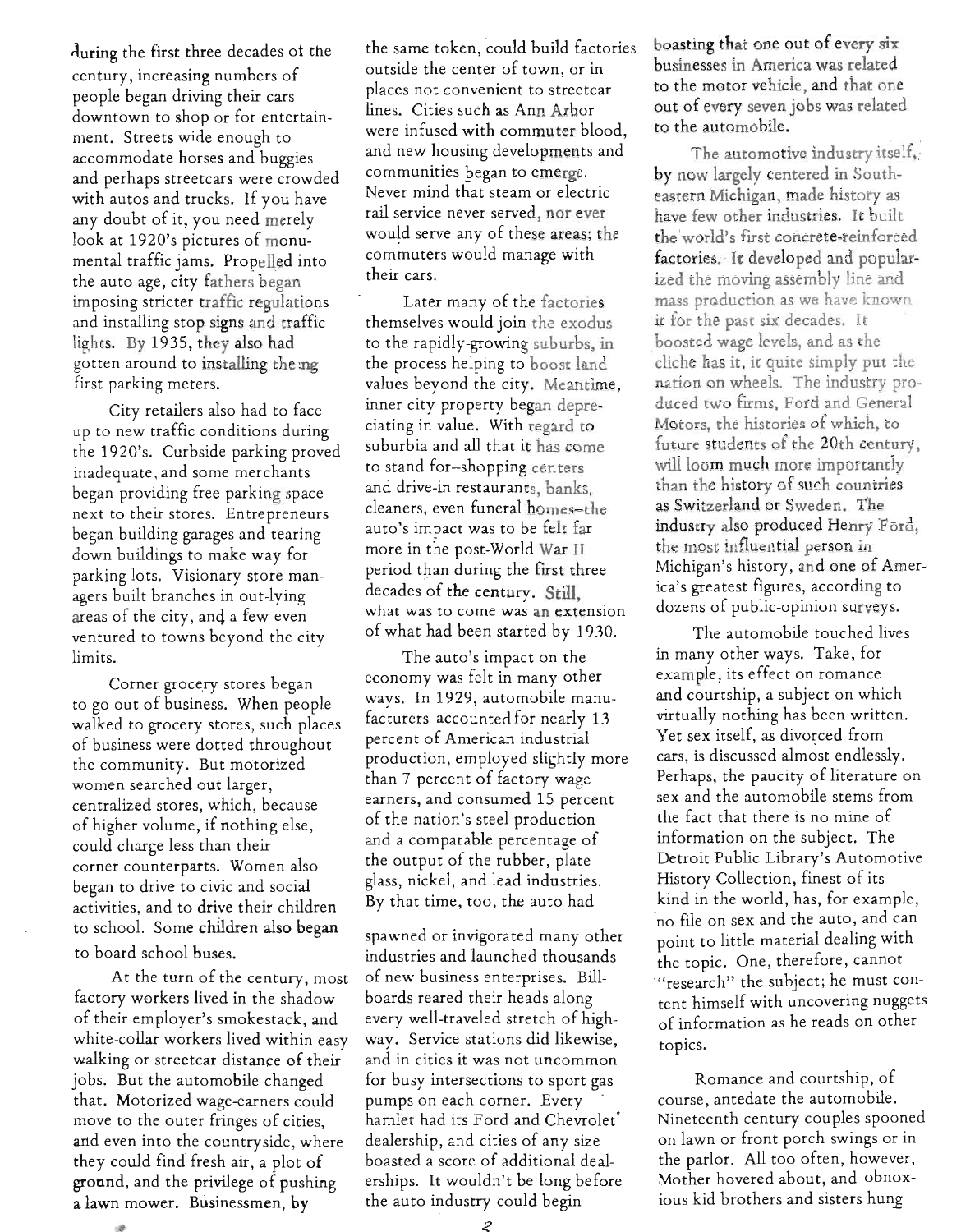raround at least long enough to see if they could be bought off. . Couples also strolled off into the countryside or in parks on nice evenings, and, as bicycles came into vogue, they could cycle their way into the Elysian fields. For the more affluent, there also was the horse and buggy.

The horse and buggy had certain disadvantages for young lovers. The buggy admitted mosquitoes in the summer and the cold in the winter, and the horse sometimes made noises not altogether compatible with romance. At the same time, the horse offered youthful swains one advantage denied them by the automobile: horsepower that knew the way home. If on a familiar road. a rural Romeo could tie the reins lightly around the whipsocket, and expect Dobbin to maintain a steady clippity-clop right down the middle of the road. And, as some sage once said, two hands are better than one.

Then sputtered upon the scene needed crossbreeding. the automobile, complete with The automobile naturally beserpent-shaped bulb horn. Village came one more point on which maidens soon deployed themselves parents and adolescents could disat strategic intersections, pinching agree; and of course the teen-agers color into their cheeks, hoping that won out in the end. By the 1920's, a goggled chauffeur would shortly chaperones, if not as extinct as the appear to invite them for a spin. passenger pigeon, were at least as

the times, were among the first to decade wore on, parents increas-<br>anticipate the comantic opportunities ingly began to suspect that their anticipate the romantic opportunities ingly began to suspect that their<br>opened up by the automobile. During youngsters were parked on country opened up by the automobile. During youngsters were parked on country<br>the first two decades of the century lanes for purposes other than the first two decades of the century, they mixed passion with gasoline  $\sin$  that of enjoying the silvery moon-<br>hundreds of such songs, as "In Our light, and every survey of sexual hundreds of such songs as "In Our light, and every survey of sexu<br>Little Love Mobile " "Riding in light relations taken since that time Little Love Mobile," "Riding in Love's Limousine," "Take Me Out has confirmed parents' worst for a Joy Ride," "When He Wanted fears. to Love Her He Put Up The Cover," Among women born between "Fifteen Kisses on a Gallon of Gas," 1900 and 1909, for example, 38

gas stories and cartoons filled the popular magazines. Many of the intercourse in automobiles-and<br>intercontered around the detachable this, despite the fact that the first jokes centered around the detachable seats that were removed from cars drive-in theater did not open until for idyllic pleasures. Thus one famous 1933. At drive-ins, so the sayings

cartoon of the 1920's showed a bedraggled couple appearing in a police court, carrying a rear seat cushion, and reporting a stolen car.

Clergymen, predictably, cast a jaundiced eye at joy riding, and sermonized against the prolifigate young men who were whisking maidens off to debauchery in their devil wagons at speeds ranging from 8 to 20 miles per hour. Their views were reinforced by a 1924 report of an Indiana city which . noted that, of 30 girls brought to court for illicit love making, 19 admitted having committed the offense in an automobile.

Anthropologists also assessed the automobile. Some of them said that cars eventually would improve the American species, especially in areas which heretofore had had poor transportation facilities. In such areas, the scientists pointed out, the field of courtship was immediately extended from the fivemile radius of the horse and buggy to the 50 mile radius of the car, thereby providing for much-

Song writers, always attuned to scarce as blacksmiths. As the state as the scarce as decade wore on, parents increas-

and "Tumble in a Rumble." percent admitted to Dr. Kinsey and<br>
\*\* Parking and sparking and out-of- his associates in 1953 that, during<br>
gas stories and cartoons filled the their youth, they had had sexual

went, there· often was a better show in the cars than on the screen, and the sounds of zippers often drowned out the film's dialogue. Small wonder that many 19th centurybred parents regarded the automobile as a bedroom, if not a brothel, on wheels; agreed with John Steinbeck that more babies were conceived in Model T's than in beds; and came to regard the automobile as the chief enemy of the home and of society.

The automobile has, in fact, become a brothel on wheels. The Detroit Police Department, among other units of its kind, acknowledged in 1974 that acts of prostitution were being carried out on city streets-in closed, curtained vans. The Department added that its hands were tied-that it could not . invade the privacy of such vans without search warrants.

Auto manufacturers have been aware of the tie-in between sex and the automobile. On the one hand, Henry Ford, according to rumor, built Model T seats only 38 inches wide so as to discourage illicit lovemaking in flivvers. William C. Durant, of Durant Motors, on the other hand, led the parade of manufacturers who at one time or another have equipped vehicles with a folding front seat, which, coupled with the lower cushion of the rear seat, forms a bed. But no American manufacturer has gone as far as the French bodybuilder who designed and installed bidets, as well as beds, into cars.

American automakers frequently have been accused of designing sexual symbols into cars on the theory that people don't buy automobiles, but instead buy dreams of sex, speed, and power. True or not, Ford, in response to Mustang customers who complained that buckets seats hindered romance, made regular bench-type front seats available as an option; and the same company wired its "heartfelt thanks" to the Fox Point, Wisconsin village board for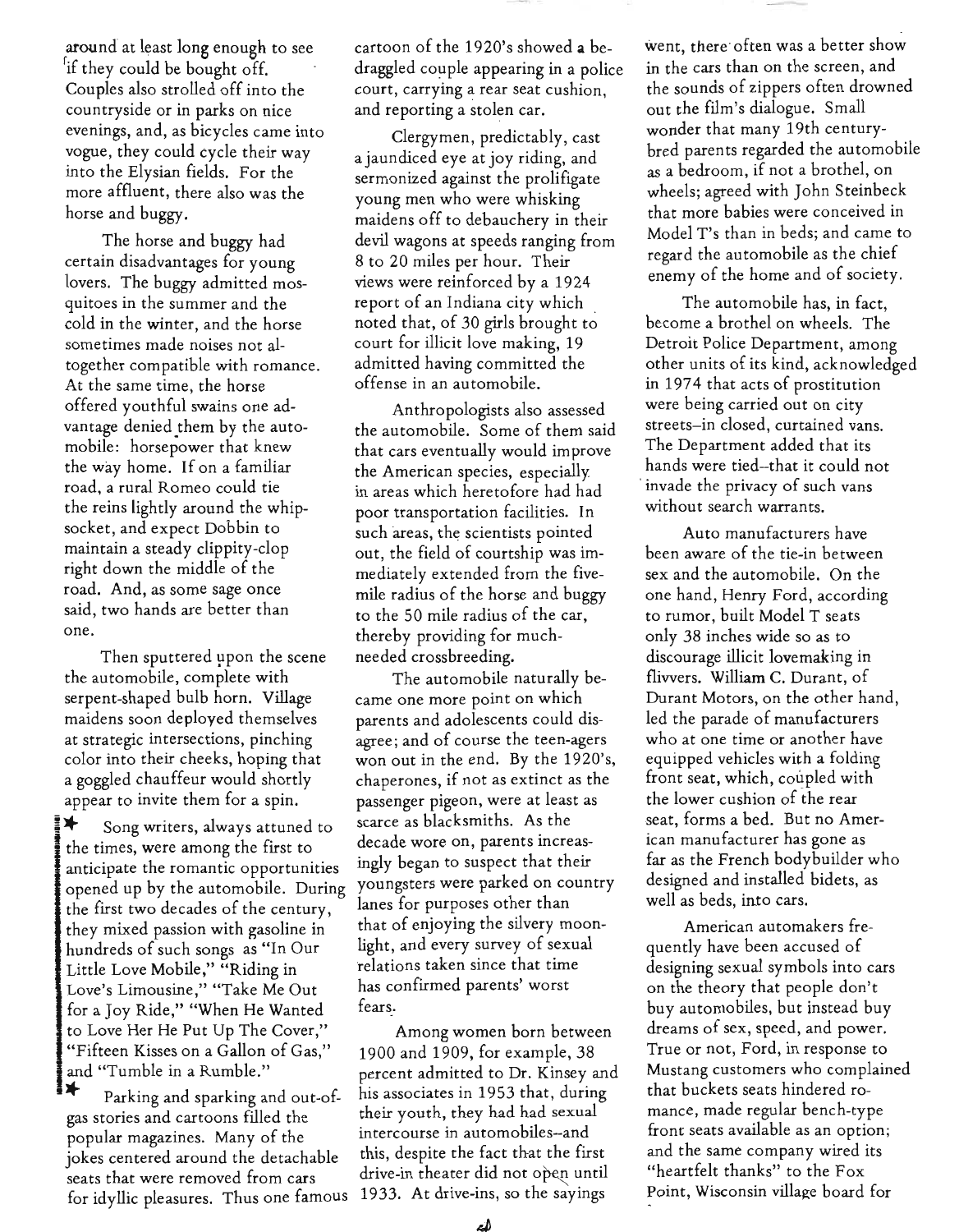having rejected a proposed or- $\bullet \bullet \bullet$  Bonnie and Clyde's favorite dinance which could have placed car also was a V-8. "While I still a \$6.00 fine on the kissing occu-  $\int$  got breath in my lungs," Clyde pants of parked cars. "All such wrote Henry Ford in 1934, "I proposals," said the automaker, will tell you what a dandy car you "Smack of a threat to... spoon, moon, make. I have drove Fords exclusive-Iune, and love in bloom." Ford's  $\parallel$  ly when I could get away with one. response to the Italian law which For sustained speed and freedom forbids kissing in a car, even when  $\cdot$  from trouble the Ford has got the windows are trosted, is unknown. every other car skinned and even

ary effects on banditry. In the 19th  $\parallel$  legal it don't hurt anthing to tell century, bandits generally hijacked  $\parallel$  you what a fine car you got in the trains in the countryside. Galloping <u>v</u>-8." bank on horseback. Thanks to the not the V-8, was rated by Motor auto, however, as early as 1912, Trend in 1974 as the greatest "git getaways, and the police were ob-  $1924$  Locomobile, and the 1933 liged to follow suit in going after  $R_{\text{eo Straight}}$  8. them. In 1912, Detroit's Police Department acquired its first car, a Regal roadster capable of doing 60 miles per hour. In 1921, the Motor City's Department became the first to equip one of its cars, a Model T, with a radio, complete with a forest of antennae. Armored cars made their appearance in the 1920's. and the first armored truck robbery occurred in 1927. By this time cars together with Prohibition had made hijacking a regular occurrence, and had also helped make Prohibition a mockery.

Gangsters rode around in motorized fortresses with armorplated bodies and tops and doublepaneled glass windows. Al Capone, however, sometimes covered his tracks in an inconspicuous dustcovered maroon 1931 Model A Ford sedan. John Dillinger's favorite getaway car was a Ford V-8. While passing through Detroit, Dillinger wrote Henry Ford: "Hello Old Pal. Arrived here at 10 a.m. today. Would like . to drop in and see you. You have a wonderful car..it's a treat to drive one. Your slogan should be: 'Drive a Ford and watch the other cars fall behind you.' I can make any other car take a Ford's dust. Bye-bye."

The auto also has had revolution-i if my business hasn't been strictly

away from a train was much easier The V-8's getaway qualifications than riding away from a downtown notwithstanding, the 1930 Model A, gunmen were turning to cars for  $_{car}$ " in all of history, followed by the

> The automobile affected mores in other ways. Church attendance, already on the decline before World War I, declined even more after the war as golf and the ritual of the Sunday drive competed with services. Doctors noticed an increase in the number of hernia patients, as more and more people cranked autos. Physicians at first fretted about the unhealthful side effects of jouncing about in cars, and positively ruled out drives for pregnant women and hemorrhoid sufferers. But shock absorbers, springs, improved seats, and balloon tires-plus doughnut-shaped cushions for hemorrhoid sufferers--not only . brought on a reversal of opinion, but a belief that motoring into the countryside was generally therapeutic for medical patients and the general public alike.

Having discovered the automo-, bile, motorists began taking to the roads not only on Sunday afternoons, but on weekend jaunts, and even vacations. Before the automobile, vacations were once-a-year events requiring considerable advance planning and reservations well in advance. But the auto turned every weekend into a mini-vacation; and on their vacations proper, people began to motor all over the

country, putting up at night wher- ever they might land. Old-line resort hotels, which once booked vacationers for two weeks or an entire summer, found themselves becoming transient hotels, entertaining guests for a night. Many went out of business. Railroads serving vacation resorts lost most of their business. Meantime, enterprising farmers and entrepreneurs began building cabins, then tourist courts along roadways. Such places eventually aroused the ire of the Federal Bureau of Investigation, which saw in them not only cesspools of the "hot pillow" trade, but also convenient hideaways for motorized bandits. FBI Director J. Edgar Hoover, citing a Southern Methodist University study which discovered that some cabins were rented 16 times a night, complained that bonafide travelers were often denied accommodations because there was "more money and faster turnover in the couple trade." No wonder. said the authors of "U.S.A Confidential," that the Detroit classified phone book listed motels under "Amusement business."

Peopie quickly came to take the car for granted. It gave Americans something never completely possessed before--a sense of freedom, a feeling of independence, a means of escape from the monotony of day-to-day surroundings. With their own cars, people found a new way of satisfying their love of motion, a convenient way to perform the errands of life. A car multiplied power, expanded horizons. When a farm wife was asked by a U.S. Department of Agriculture investigator why the family owned a cat when it didn't own a bathtub, the woman was surprised by the question. "Why," she replied, "you can't go to town in a bathtub."

People once thought of the car as simply a substitute for the horse and buggy. But of course it quickly became more than that, and in an amazingly short period

 $5^{-}$